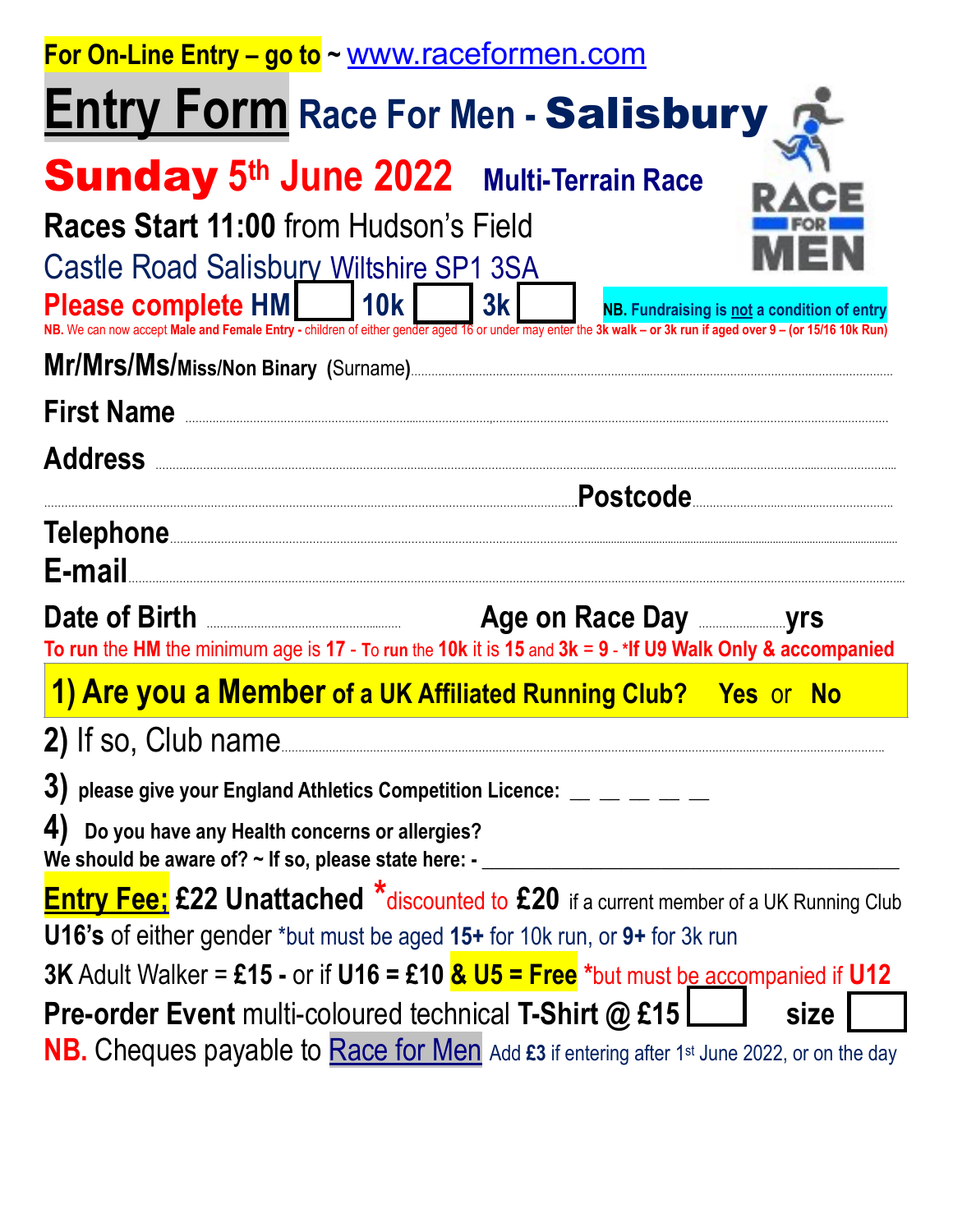**RUN UNDER UK ATHLETIC RULES***- I accept the UK Athletic rules and declare that I will compete on foot and at my own risk and no way hold the organisers responsible for any injury, illness, or accident (including death) to my person and property.* 

*\*We are unable to accept entries from anyone who does not want their name and race number entered on a computer (your data will be kept for no more than 4 years and only used to advise you of future races) and be advised that photographs may be taken on the day and you should advise us if you do not want your image used in any possible future publicity.* 

Parental or Guardian permission is required for participants under 18 years of age.

## **S**ignature……………………………………………………….…………..……………Date………………………………………….…………………………

**Are you willing to support Stars Appeal / Prostate Cancer Fund** requesting a Fundraising Pack?

\*Print this as a Flyer - 2 pages per sheet and double sided on short edge!

### **On-Line entry** @ [www.raceformen.com](http://www.raceformen.com)

### 6th 'Race For Men' SALISBURY

Sunday 5th June 2022 - **11am** & **11:45 starts**

Run under UK/England Athletics Rules

**Half Marathon - 10k - 3k - Multi-Terrain Courses \***distances apx

**Chrono Track Timing & Results ~ Medals +goody bag to all finishers**

**Start & Finish ~ Hudson's Field Salisbury Wiltshire SP1 3SA**

Ample Free Car Parking ~ adjacent to Changing rooms

### **TROPHIES**

**+First 3 Males & 3 Females in Half Marathon +First 3 Males & 3 Females in 10k Run Male/Female Vets 35/40/45/50/55/60/65/70/75+**

**1st & 2nd Teams in HM & 10k (1st 3 from same club/lowest combined positions)**

**First 3 Males & Females in 3k Fun Run**

**ENTRY Runners = £22** in advance / £25 on the Day \*subject to availability

**Discount for UK Affiliated Club Runners = £20** in advance / £25 on the Day

**U16 3k Runners = £15 \***must be aged **9+** for 3k run / **15+** for 10k run

**Adult 3k Walkers = £15 -** or if **U16 = £10 \***in advance only

**Add £3** for 'Late Entry fee' after 1<sup>st</sup> June - On-the-day Entry / or to change distance **A min of £2** of your Race Entry will be donated to the **Official Race Charity**  Star's Appeal **~ Prostate Cancer Fund 1052284 + any fundraising**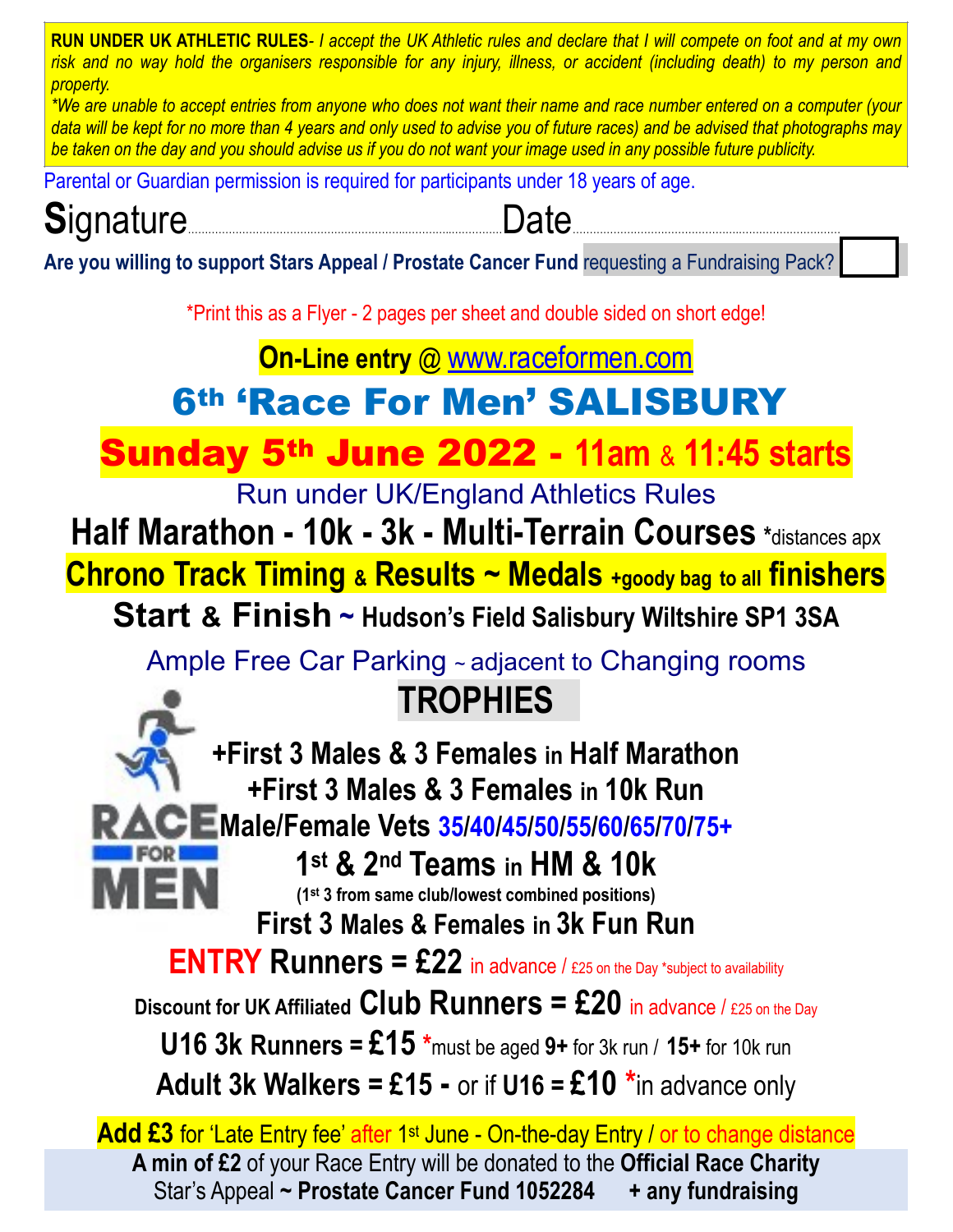Race HQ **~ Hudson's Field ~ Prize giving @ apx 1:15pm**

**Now - please complete Entry Form** and send with Entry fee to Entry Secretary  $\sim$  Race for Men  $\sim$  \*Cheques 'Race For Men' Dovercourt London Road Shrewton Salisbury Wiltshire SP3 4DL For more Entry Forms **or** Team Entry Forms **(with 10% Teams Discount)** Email:- [ludomacaulay@hotmail.com](mailto:ludomacaulay@hotmail.com)

**Results Service** in addition to a results text - please visit **WWW.chiptimes.biz** 

### **WELCOME TO SALISBURY -** (City of New Sarum)

# RUN HM, 10k, 3k Or WALK 3k





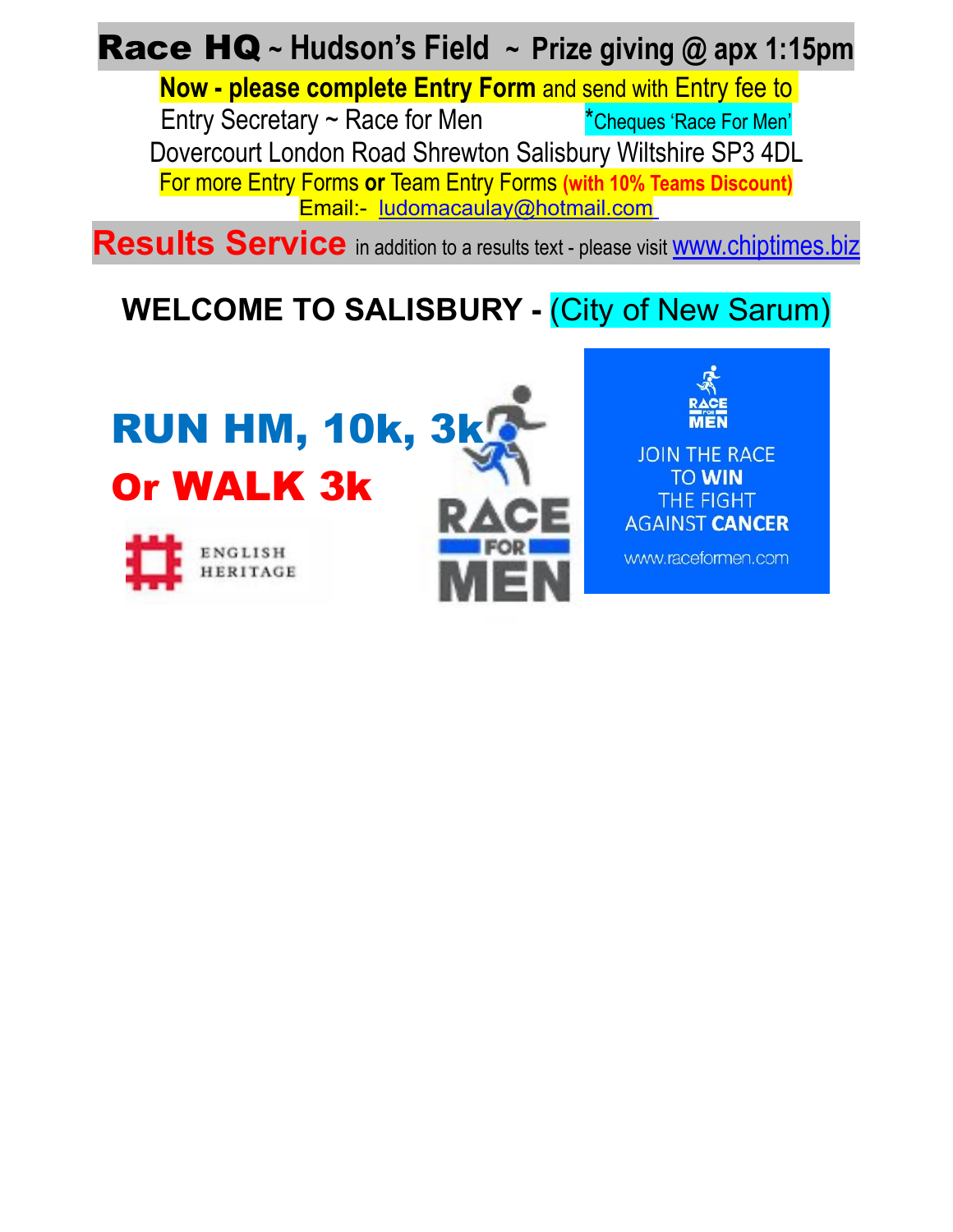#### **START HM 11am & 10k/3k @ 11:45** Hudson's Field Adjacent to **OLD SARUM Hill Fort ~ SALISBURY WILTSHIRE**



**All Routes**; are multi-terrain - measured by wheel with great accuracy – but apx Running surfaces 50% pavement/Country Lanes and 50% trails, footpaths and grass.

# **Race for Men - Salisbury 2022**



### Sunday 5th June 2022

**Event overview**

**Start & Finish Venue**

Hudson's Field Castle Road Salisbury Wiltshire SP1 3SA